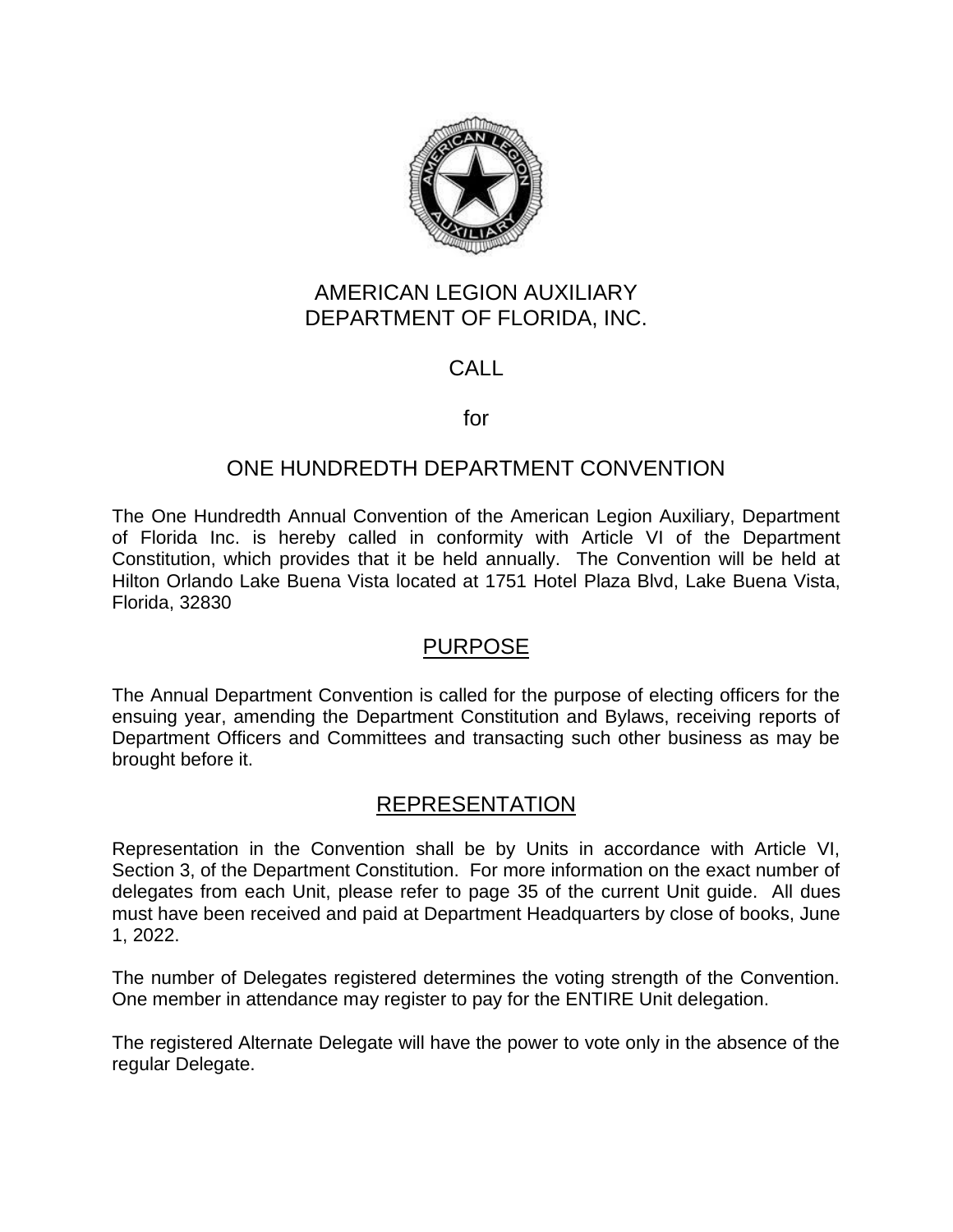# CREDENTIALS

A form certifying each Delegate and Alternate Delegate will be mailed to the Unit President. The President should have the credential form PROPERLY COMPLETED AND SIGNED, and report to the Registration Desk at Convention site, upon her arrival in the Convention city. The registration fee shall be the same as that of The American Legion. Each Delegate, Alternate Delegate and guest registered MUST pay **\$10.00**. Checks for registering Delegates and Alternate Delegates shall be made payable to the American Legion Auxiliary, Department of Florida, and must be in the EXACT AMOUNT to cover registration for the Certified Delegates and Alternates Delegates. PERSONAL CHECKS WILL NOT BE ACCEPTED FOR PAYMENT OF REGISTRATION FEES. NO CASH WILL BE ACCEPTED.

### DEPARTMENT EXECUTIVE COMMITTEE

A meeting of the Department Executive Committee is hereby called and will be held at 4:00 PM, Thursday, June 16, 2022 at the Hilton Orlando Lake Buena Vista as provided by the Department Bylaws, Article III, Section 2.

# ADMISSION TO CONVENTION SESSIONS

Admission to Convention sessions will be by Delegate, Alternate or Guest badge. In order to attend Convention sessions all guest must register and the pay **\$10.00** registration fee. **Business dress is required. No shorts, no capris, no tank tops.**

# DEPARTMENT HEADQUARTERS

The Department Headquarters shall be at the Hilton Orlando Lake Buena Vista, Orlando FL from June  $16<sup>th</sup> -$  June  $19<sup>th</sup>$ , 2022.

Dated: May 16, 2022

Attest:

*Patty Halliday Wanda Brandt*

Patty Halliday Nanda Brandt Department Secretary **Department President** 

American Legion Auxiliary, Department of Florida 1912 A Lee Road, Orlando, Florida 32810 (407) 293-7411 www.alafl.org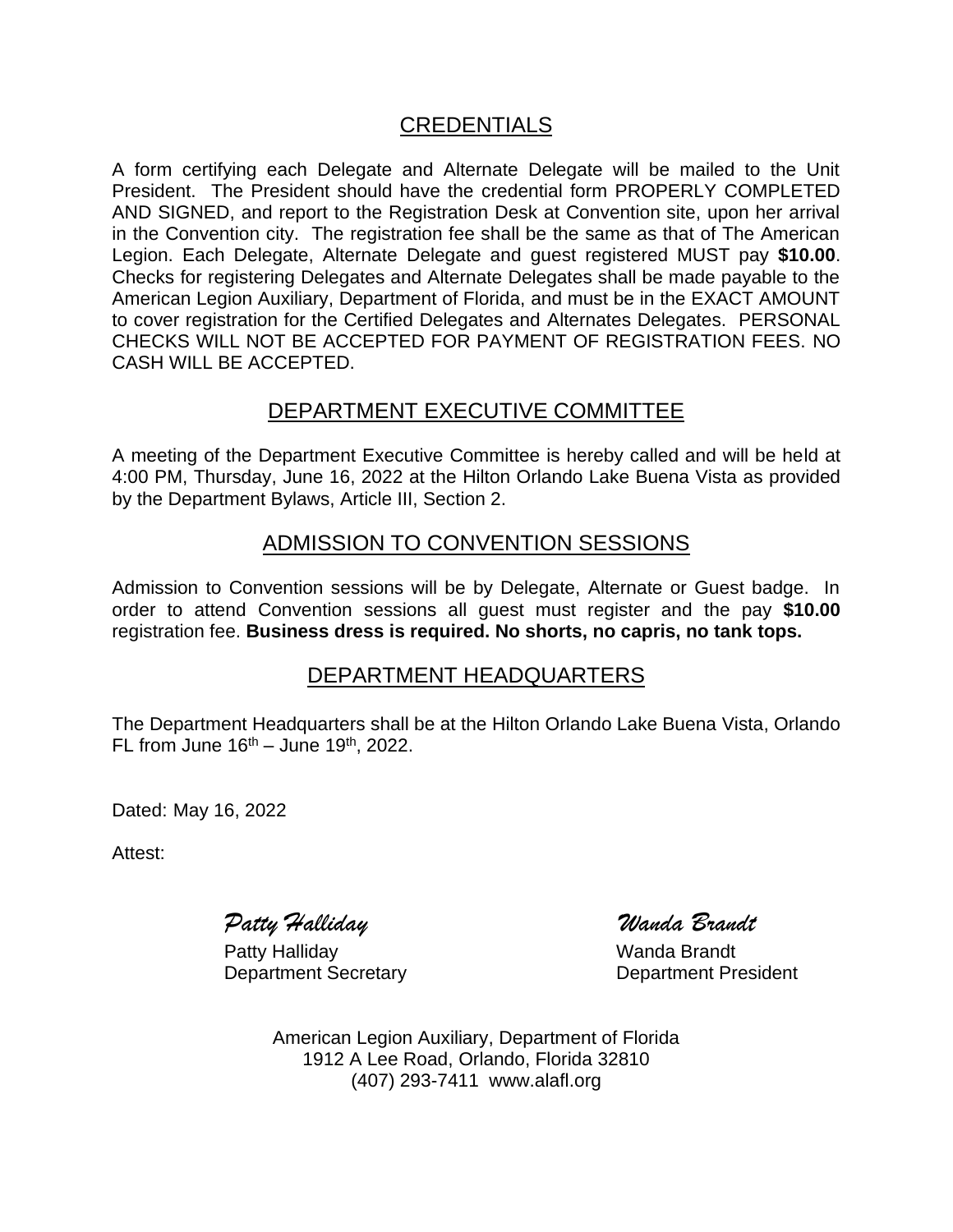#### **AMERICAN LEGION AUXILIARY DEPARTMENT OF FLORIDA ONE HUNDREDTH ANNUAL CONVENTION HILTON ORLANDO LAKE BUENA VISTA ORLANDO, FLORIDA JUNE 16, 2022 – JUNE 19, 2022**

### **TENTATIVE SCHEDULE**

This is merely a tentative schedule with meeting locations. Locations are subject to change so please check for changes posted on site.

#### **THURSDAY, JUNE 16, 2022**

| 8:00 AM - 5:00 PM      | Convention Registration - Room: Palm Ballroom 3                                                |
|------------------------|------------------------------------------------------------------------------------------------|
| $8:00$ AM $-5:00$ PM   | Auxiliary Store - Room: Grand Ballroom 3                                                       |
| 10:00 AM - 3:00 PM     | Raffle - Hallway of Palm Ballroom                                                              |
| $9:00$ AM $-9:45$ AM   | Historian - Room: Jasmine - Presenter: Eleanor Amato                                           |
| $9:00$ AM $-$ 9:45 AM  | AEF - Room: Kahili - Presenter: Karen Humann                                                   |
| $9:00$ AM $-$ 9:45 AM  | Leadership - Room: Lily - Presenter: Robin Burke                                               |
| $9:00$ AM $-$ 9:45 AM  | VA&R - Room: Magnolia - Presenter: Dee Bell                                                    |
| $9:00$ AM $-$ 9:45 AM  | Americanism - Room: Poinsietta - Presenters: Liz Close                                         |
| $9:00$ AM $-$ 11:00 AM | District Presidents - Room: Quince - Presenters:<br>Michele DeGennaro                          |
| $9:00$ AM $-$ 11:00 AM | Department Chairmen - Room: Veranda - Presenters:<br>Mary Kelly Perkins and Treva Kay Wildrick |
| $9:00$ AM $-$ 11:00 AM | Unit Presidents - Room: Rose- Presenters: Kelli Coppla<br>and Lisa Hoyland                     |
| $9:00$ AM $-$ 11:00 AM | Membership - Room: Palm Ballroom 1-2 - Presenter:<br>Patty Halliday                            |
| 10:00 AM - 10:45 AM    | Public Relations - Room: Jasmine - Presenter: Eleanor<br>Amato                                 |
| 10:00 AM - 10:45 AM    | Children & Youth - Room: Magnolia - Presenter: Dee                                             |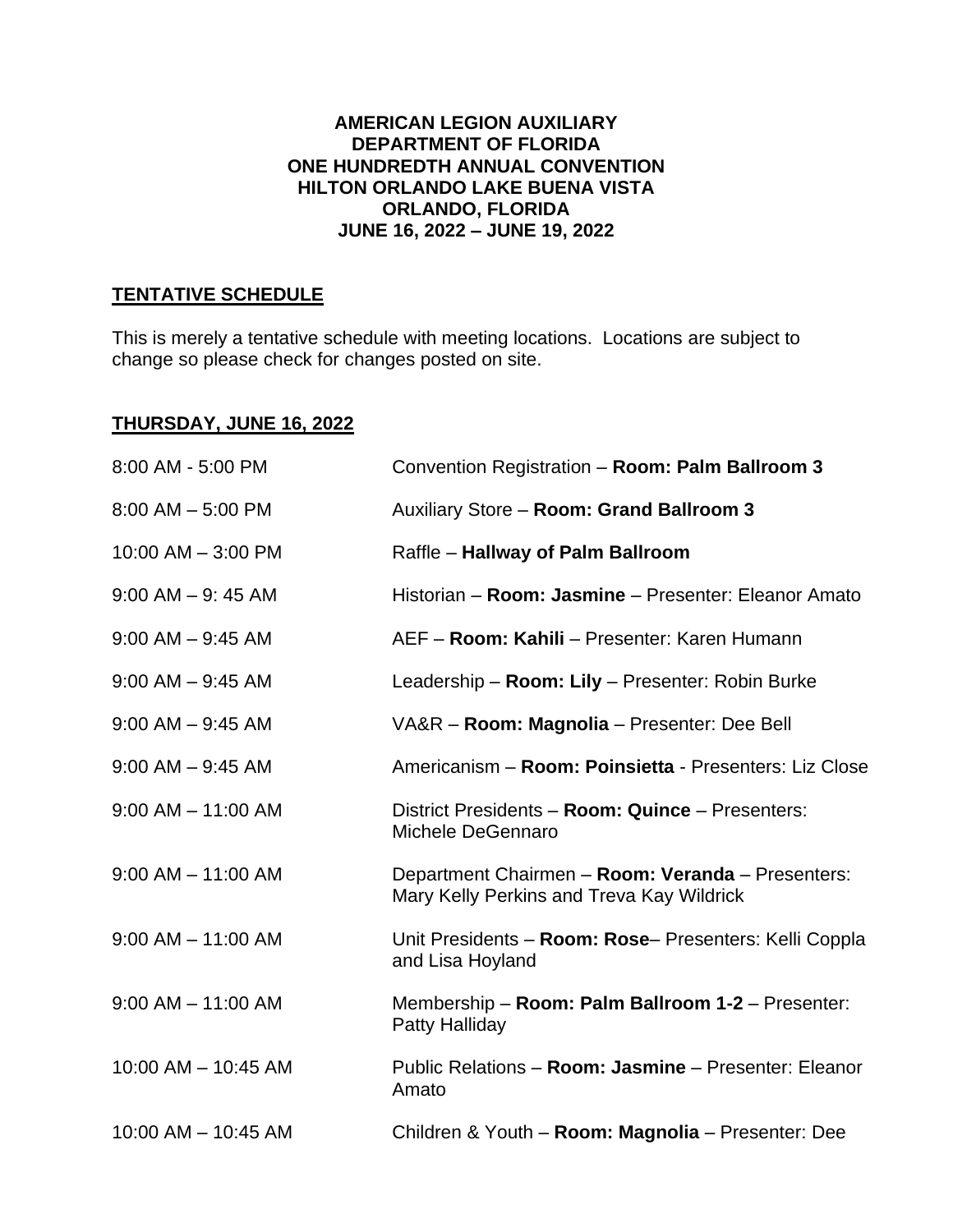|                              | <b>Bell</b>                                                                                                                                                                                                                                                         |
|------------------------------|---------------------------------------------------------------------------------------------------------------------------------------------------------------------------------------------------------------------------------------------------------------------|
| $10:00$ AM $- 10:45$ AM      | Unit Secretary - Room: Kahili - Presenter: Pat Maynard                                                                                                                                                                                                              |
| 10:00 AM - 10:45 AM          | Legislative - Room: Lily - Presenter: Robin Burke                                                                                                                                                                                                                   |
| $10:00$ AM $- 10:45$ AM      | Chaplain - Room: Poinsietta - Presenter: Ruth Burgess                                                                                                                                                                                                               |
| 11:30 AM - 12:30 PM          | Conflict Resolution - Room: Palm Ballroom 1-2 -<br>Presenter: Michele DeGennaro<br>How to handle situations with members. Learn easy<br>ways to solve issues with members that can<br>positively resolve themselves in order to KEEP<br><b>WORKING OUR MISSION.</b> |
| $1:00$ PM $- 2:15$ PM        | Pre-Convention Constitution & Bylaws -Open to All<br>Members- Resolution Review - Room: Palm Ballroom 1-<br>$\mathbf{2}$                                                                                                                                            |
|                              | <b>Presenters: Pat Devine</b><br><b>Resolution TBD</b>                                                                                                                                                                                                              |
| $2:30$ PM $-$ 4:00 PM        | Pre-Convention Finance Meeting – Open to All Members<br>Room: Palm Ballroom 1-2                                                                                                                                                                                     |
| 4:00 PM $-$ 5:00 PM          | Executive Committee Meeting – Open to All Members -<br>Room: Palm Ballroom 1-2                                                                                                                                                                                      |
| 6:00 PM                      | Rehearsal for Flag Bearers / Opening ceremony - Room:<br>Palm Ballroom 1-2                                                                                                                                                                                          |
| $7:00$ PM $- 8:30$ PM        | Legion Family Kick-Off Reception - Room: Crystal J1                                                                                                                                                                                                                 |
| <b>FRIDAY, JUNE 17, 2022</b> |                                                                                                                                                                                                                                                                     |
| 7:30 AM                      | All involved in Opening report to your location!                                                                                                                                                                                                                    |
| $9:00$ AM $-3:00$ PM         | Raffle - Hallway Palm Ballroom 1-2                                                                                                                                                                                                                                  |
| 8:00 AM - 5:00 PM            | Convention Registration - Room: Palm Ballroom 3                                                                                                                                                                                                                     |
| $8:00$ AM $-5:00$ PM         | Auxiliary Store - Room: Grand Ballroom 3                                                                                                                                                                                                                            |
| $8:00$ AM $-$ 12:00 PM       | General Session - Room: Palm Ballroom 1-2                                                                                                                                                                                                                           |
| 10:30 AM                     | <b>Special Order of Business</b><br>Nomination of Department Officers<br>Nomination of National Convention Delegates                                                                                                                                                |
| 12:00 PM - 1:15 PM           | <b>Lunch Recess</b>                                                                                                                                                                                                                                                 |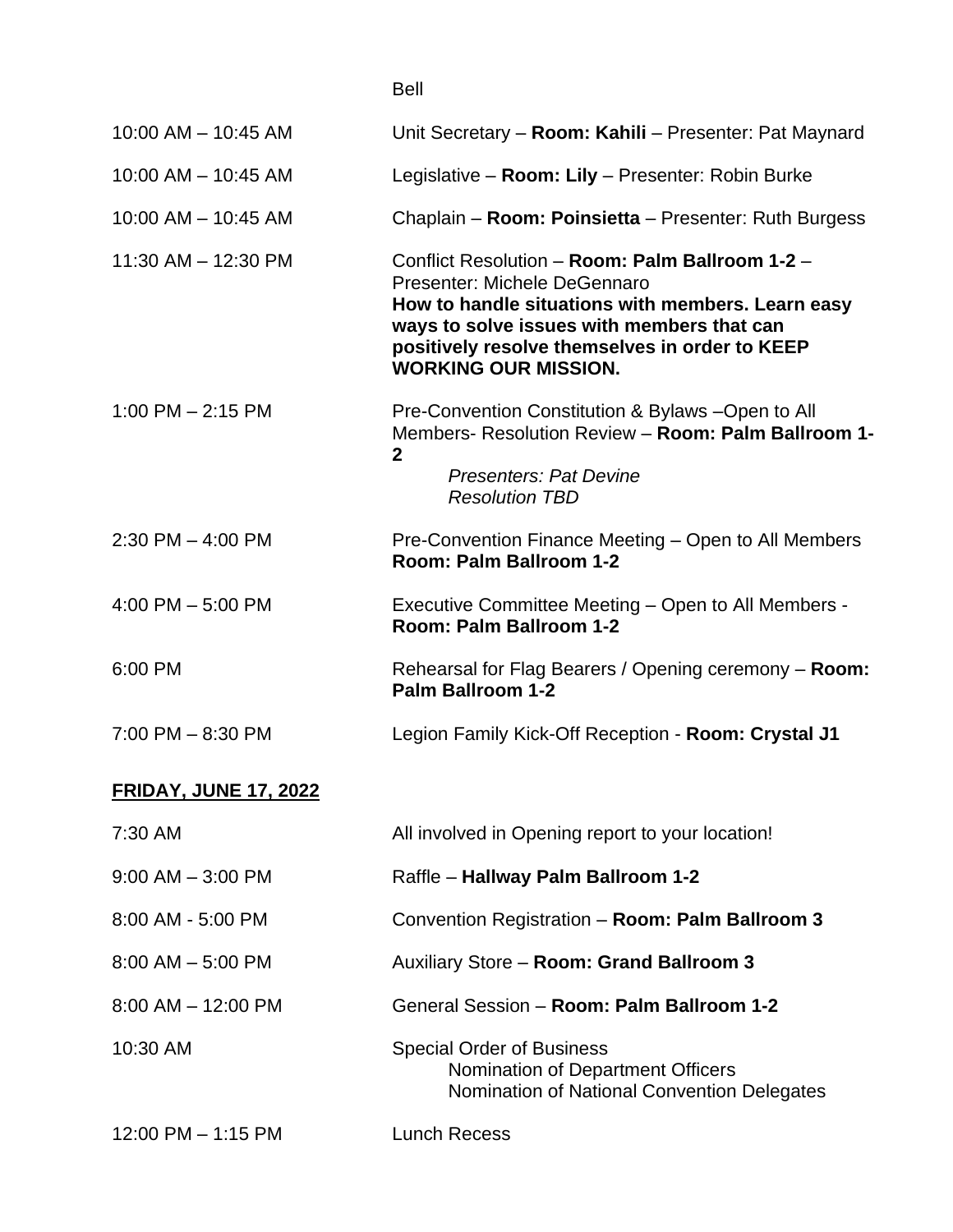| 1:30 PM $-$ 5:00 PM   | General Session - Room: Palm Ballroom 1-2<br>Year End Reports/Awards    |
|-----------------------|-------------------------------------------------------------------------|
| $6:00$ PM $- 7:00$ PM | Cocktail Hour - Room: International Foyer                               |
| $7:00$ PM $-9:00$ PM  | Commander & President's Dinner - Room: International<br><b>Ballroom</b> |

# **SATURDAY, JUNE 18, 2022**

| $7:30$ AM $-$ 8:30 AM  | Convention Registration - Room: Palm Ballroom 3                                                                                                                             |
|------------------------|-----------------------------------------------------------------------------------------------------------------------------------------------------------------------------|
| $8:00$ AM $-$ 4:00 PM  | <b>Auxiliary Store - Room: Grand Ballroom 3</b>                                                                                                                             |
| $9:00$ AM $-$ 12:00 PM | Raffle - Hallway of Palm Ballroom 1-2                                                                                                                                       |
| $8:30$ AM $-$ 12:00 PM | General Session - Room: Palm Ballroom 1-2                                                                                                                                   |
| 10:30 AM - 12:00 PM    | <b>Special Order of Business</b><br>Final Credentials Report - Patty MacDonald<br>Election of Department Officers 2021-2022<br>Election of Delegates to National Convention |
| 12:00 PM $-$ 1:30 PM   | <b>Lunch Recess</b>                                                                                                                                                         |
| $1:15$ PM              | Line up for Membership Parade                                                                                                                                               |
| $1:30 - 5:00$ PM       | General Session - Room: Palm Ballroom 1-2                                                                                                                                   |
| $5:00 - 5:30$ PM       | <b>Closing Ceremonies</b>                                                                                                                                                   |

### **SUNDAY, JUNE 19, 2022**

| $8:30 - 9:00$ AM           | Memorial Service - Room: Palm Ballroom 1-2                              |
|----------------------------|-------------------------------------------------------------------------|
| $9:15 - 10:15$ AM          | Installation of Department Officers - Room: Palm<br><b>Ballroom 1-2</b> |
| $10:30 - 12:00 \text{ PM}$ | Post Executive Meeting - Room: Palm Ballroom 1-2                        |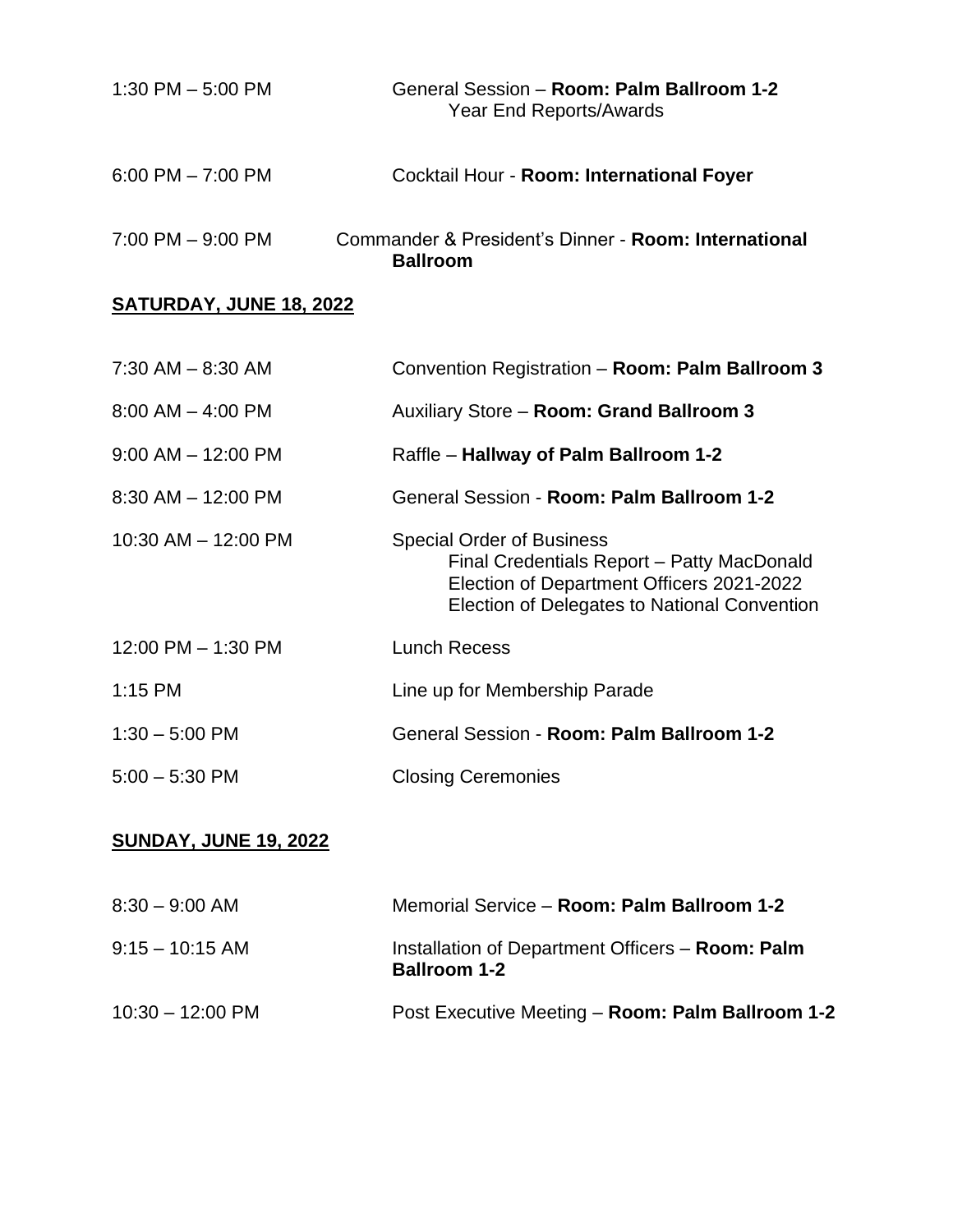# AMERICAN LEGION AUXILIARY DEPARTMENT OF FLORIDA

# **CONVENTION HOTEL INFORMATION**

#### **Hotel reservations can be made by calling:**

**Hilton Orlando Lake Buena Vista 1751 Hotel Plaza Blvd Lake Buena Vista, Fl. 32830**

Room rate information:

\$140 plus tax for Queen Double/King Standard (Call for other rates)

- If unit is tax exempt, you may pay with a Unit check and submit a taxexemption certificate. You will also have to complete a tax exempt form
- Check in time is 4:00 PM and check out is 11:00AM.
- Please mention The American Legion/American Legion Auxiliary when making reservations. Although the hotel is sold out, call and check.
- A deposit on one night, per each room reserved, will be due when your reservation is made. First night deposit will be non-refundable.
- \$35.00 daily resort charge includes: guest internet access; Disney Shuttle; 2- 16 oz Starbucks coffees; 2-16 oz bottle of water; DVD now rentals; \$5.00 off tickets sold at concierge desk; local/toll-free/credit card calls.

#### **Overflow Hotels:**

#### **Holiday Inn – Disney Springs Area**

**1805 Hotel Plaza Blvd Lake Buena Vista, FL 32830**

Room Rate information:

\$140 plus tax and resort fee **Group Code:** ALD **Cut-Off Date:** First come – First served, as rooms are available

**Resort Fee:** \$30.00 daily, includes: 2 welcome drinks per room at check in valid for soda, juice, well cocktail and house beer, 2 bottles of water per room per day, morning coffee in lobby from 6am – 11:30am, afternoon lemonade and cookies 4pm – 6pm at the bar, 24- hour access to the fitness center, local calls, 800 calls, refrigerator and microwaves in every guest room, computer and printing access

**Cancellations:** Cancellations can be made up to 72 hours prior to arrival with no penalty, within 72 hours 1 night room and tax will be charged. Please note that the Resort Fee will display on confirmations at the full price of \$35 but will be discounted to \$30 by the front desk.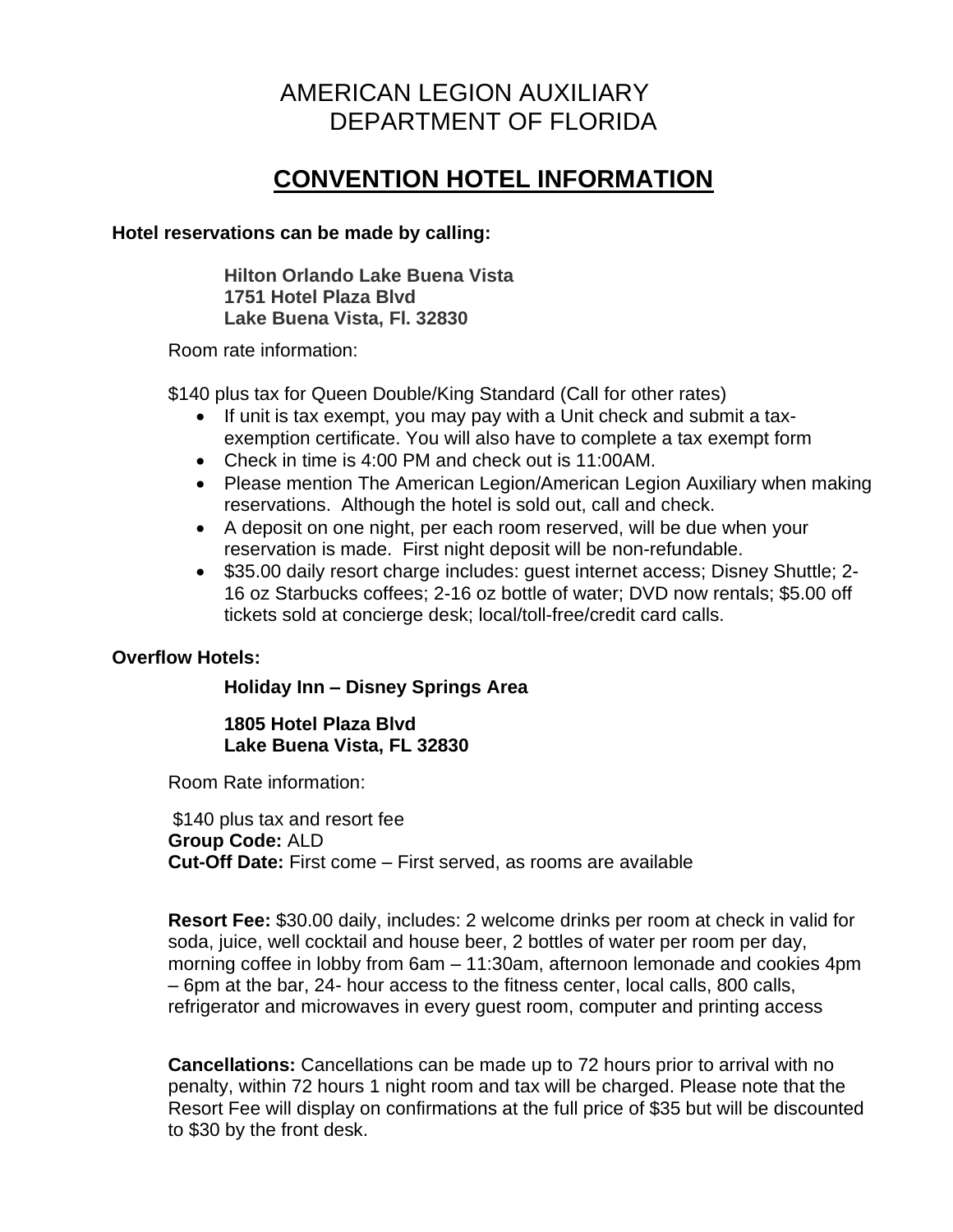#### **1-877-394-5765 refer to group code ALD**

**Wyndham Lake Buena Vista Resort 1850 Hotel Plaza Blvd Lake Buena Vista, FL 32830**

Room Rate Information:

\$149 plus tax and resort fee **Group Code:** American Legion **Cut-Off Date:** Monday, May 16, 2022 by 5:00PM

**Resort Fee:** Waived, includes: in-room safe, local calls up to 20 minutes, access to fitness center, pool and all recreational amenities, premium WIFI with unlimited device connections in guest room and public areas, 10% off food & non-alcoholic beverage purchases at Oasis Restaurant & Bar, 30 minute early entry to any Disney Theme park every day

**Cancellations:** Wyndham will honor a 24- hour cancellation policy for reservations under this block. Any reservations cancelled within 24 hours of arrival will be charged a 1st nights room and tax penalty.

**1-844-482-8444**